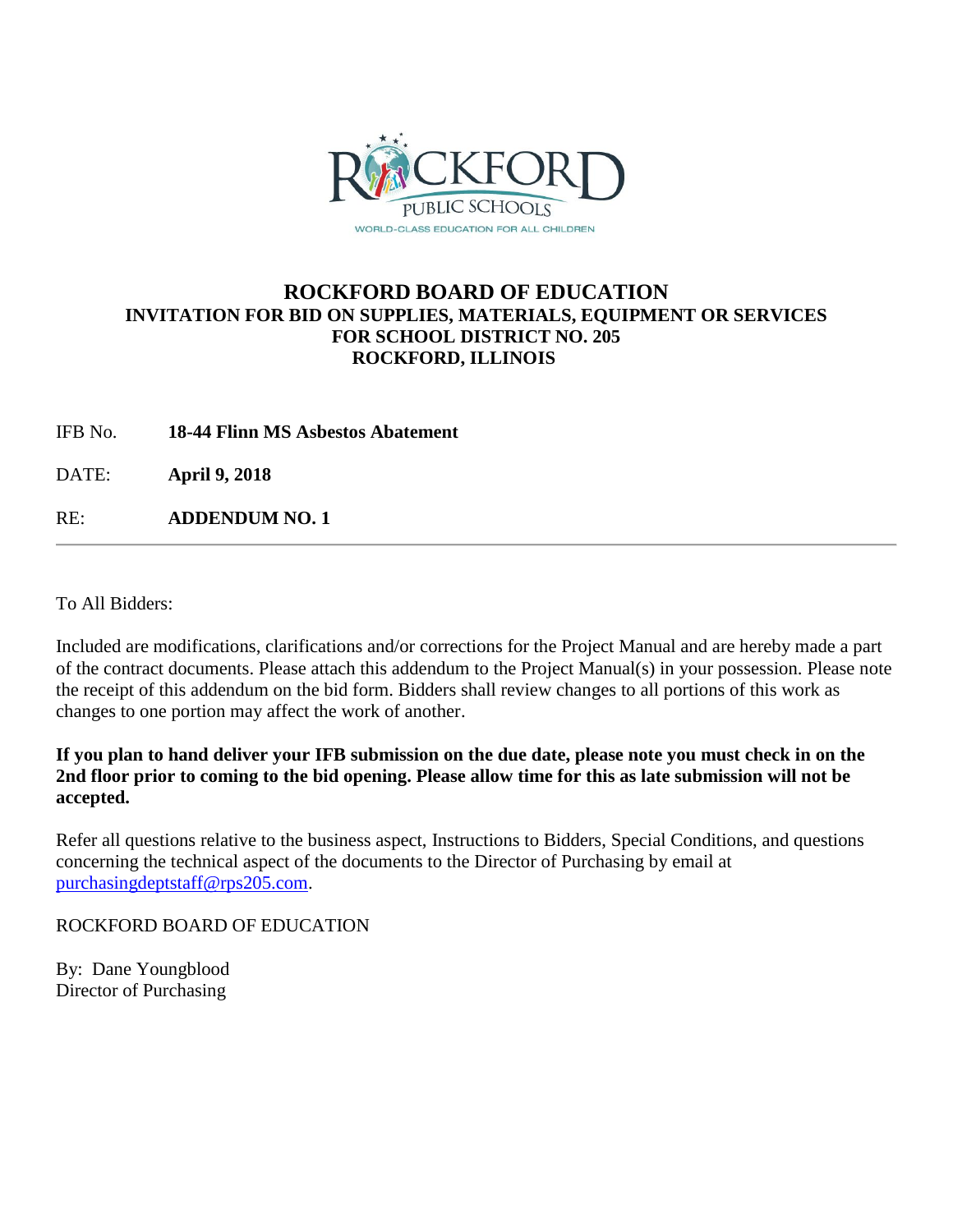Carnow, Conibear & Assoc., Ltd. **Environmental Consulting Services** 600 W. Van Buren St., Suite 500, Chicago, IL 60607 t: 312.782.4486 f: 312.782.5145 www.ccaltd.com



DATE: April 9, 2018

TO:

Guy Carynski – Rockford Public Schools [guy.carynski@rps205.com](mailto:guy.carynski@rps205.com) Dane Youngblood – Rockford Public Schools [dane.youngblood@rps205.com](mailto:dane.youngblood@rps205.com) Tim Holian – Holian [tim@holianins.com](mailto:tim@holianins.com) Brian Hughes – Env. Assurance [bhughes@environmentalassurance.net](mailto:bhughes@environmentalassurance.net) Stephen Harlfinger [sharlfinger@colfaxcorp.net](mailto:sharlfinger@colfaxcorp.net) Jim Cholke – Luse in the state of the state of the state of the state of the state of the state of the state of the state of the state of the state of the state of the state of the state of the state of the state of the st

# **SUBJECT: ADDENDUM NO. 1 TO THE BIDDING DOCUMENTS**

PROJECT MANUAL Rockford Public Schools District #205 – Flinn Middle School – Summer 2018 dated March 7, 2018 Carnow Conibear Project Number A139670090

This addendum forms a part to the bidding and contract documents and modifies the original bidding documents, dated March 7, 2018. **ALL CONTRACTORS SHALL ACKNOWLEDGE WRITTEN RECEIPT OF THIS ADDENDUM ON THEIR BID FORM. FAILURE TO DO SO MAY SUBJECT BIDDER TO DISQUALIFICATION.** This addendum consists of one (1) page and one (1) drawing. \*\*\*\*\*\*\*\*\*\*\*\*\*\*\*\*\*\*\*\*\*\*\*\*\*\*\*\*\*\*\*\*\*\*

## PROJECT MANUAL

1. Addition of Scope of Work Drawing ASB-8.

Except as modified herein, Addendum No. 1, Project Manual dated March 7, 2018 remain in full force and effect.

Sincerely,

**CARNOW, CONIBEAR & ASSOC., LTD.**

Rod Harvey, PE, CIH, CSP Director, Client Services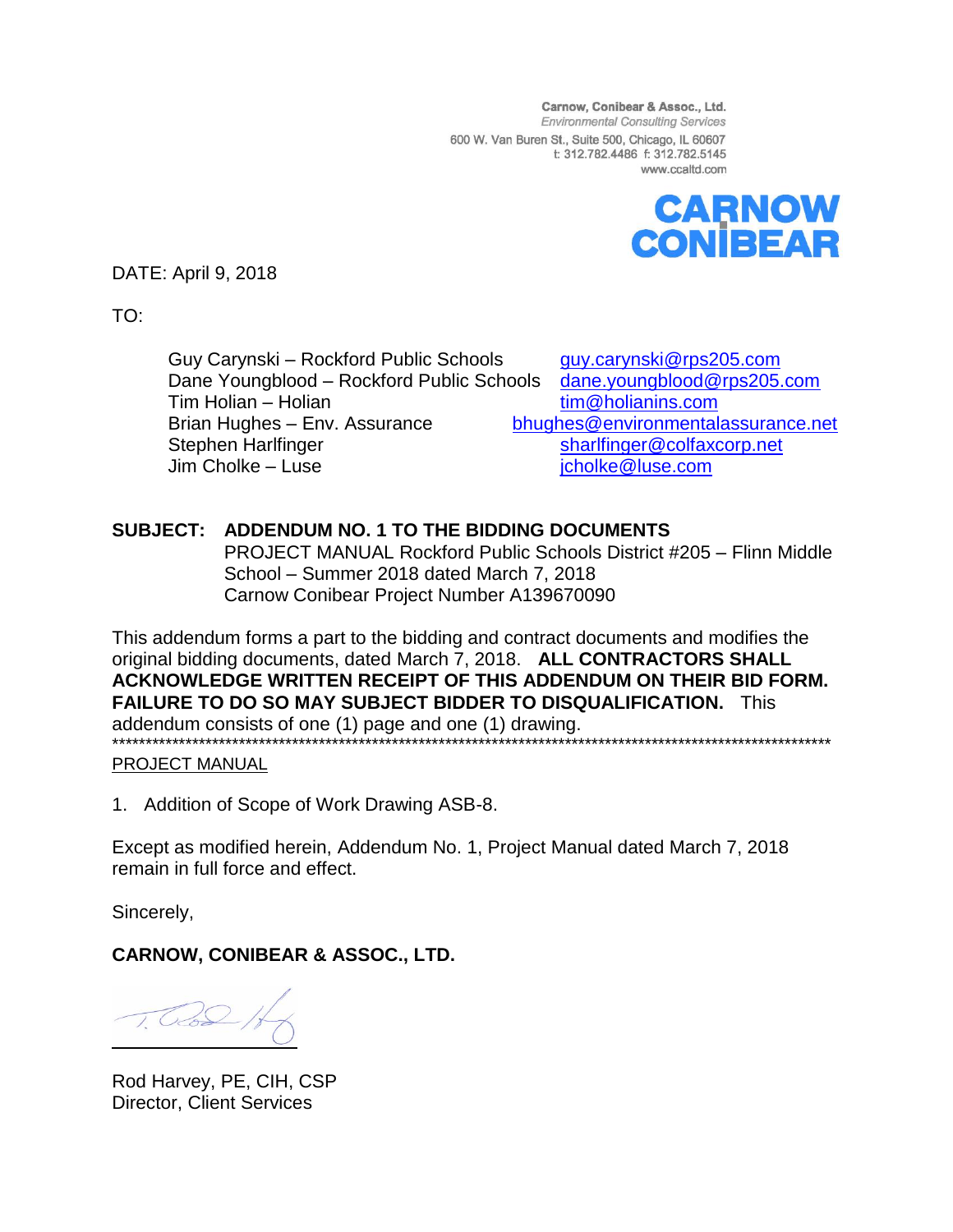

- 
- 
- 
- 

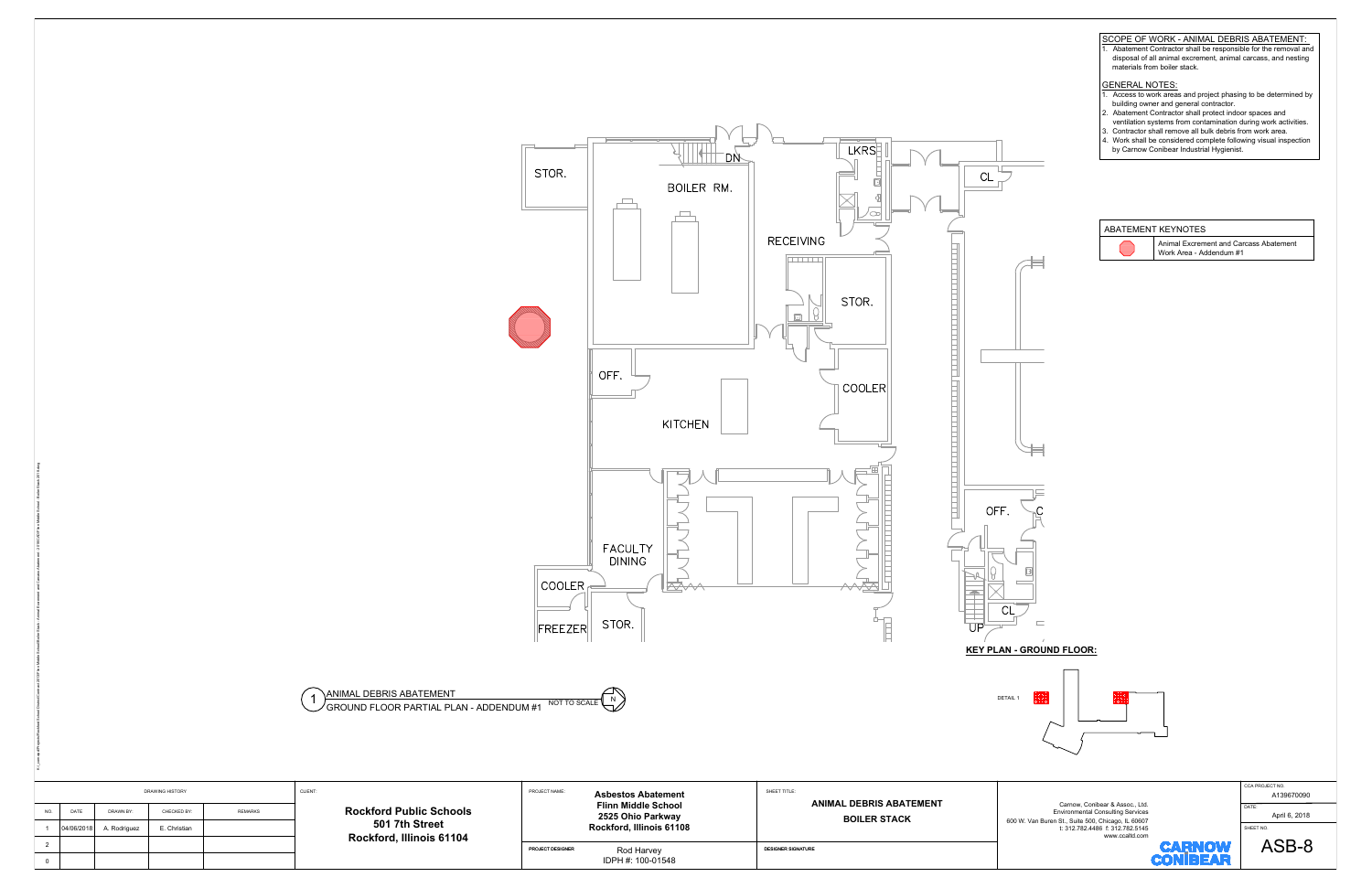| Asbestos Abatement Project<br>Pre-Bid Meeting Sign-In Sheet<br>ROCKFORD PUBLIC SCHOOLS<br>IFB 18-44 Flinn M.S. School-<br>March 29, 2018 at 12:30 p.m. | marshall naked ve<br>$E1/\mu\mathcal{N}$ | Brookliew<br>Bloom            |                                                                                                                                              | E-mail<br>Telephone    | $\vec{r}$<br>$\frac{1}{2} \frac{1}{2} \left[ \frac{\rho \cdot \mathcal{A} \left( \frac{\mathcal{A}}{\mathcal{A}} \right) \left( \frac{\mathcal{A}}{\mathcal{A}} \right)}{2 \pi \epsilon} \right]$<br>ועודי -<br>こんこ | ASSORANCE. APP<br>₫<br>ENUITED TO NOT<br>Je Hughes<br>0105-129161 | <b>IN ALCOHOLOGY</b>                            | $\sim$ $CC$<br>דרי ניתר<br>$C$ $C$ $C$<br>7<br>31 | echristian eccalitican        | $0 \times 10^{-16}$ kg $\omega x \times 2$<br>$55-20$ | $815 - 376 - 371$ $194 -$ carywith porposition         |                                  |  |
|--------------------------------------------------------------------------------------------------------------------------------------------------------|------------------------------------------|-------------------------------|----------------------------------------------------------------------------------------------------------------------------------------------|------------------------|---------------------------------------------------------------------------------------------------------------------------------------------------------------------------------------------------------------------|-------------------------------------------------------------------|-------------------------------------------------|---------------------------------------------------|-------------------------------|-------------------------------------------------------|--------------------------------------------------------|----------------------------------|--|
|                                                                                                                                                        |                                          |                               |                                                                                                                                              |                        |                                                                                                                                                                                                                     |                                                                   | 378 3091<br>公司                                  | $722 - 2964$<br><b>RATT</b>                       | $312 - 296 - 187$             |                                                       |                                                        |                                  |  |
|                                                                                                                                                        | RMCKFORT<br>PUBLIC SCHOOLS               | PRE-BID MEETING SIGN-IN SHEET | PLEASE WRITE EMAIL ADDRESS SO THAT IT IS LEGIBLE IN ORDER TO RECEIVE ADDENDUM INFORMATION<br>IFB 18-44 Flinn M.S. Asbestos Abatement Project | <b>Company Address</b> | 60kT<br>CUICAGA ILL<br>r - (VJ - VJ - Tr 2                                                                                                                                                                          | Lo167<br>JU46303<br>AUC<br>13825<br>Ceball Luke<br>10501 w        | Ť<br><b>Contract</b><br>ò<br>$\frac{1}{1}$<br>x | $\frac{1}{2}$<br>S<br>See u                       | $\ln w$ Vim Buren (Inicurs 16 | Aven<br>$3990$ GNT mpul G                             | 107 Kishwaukee St. Lockbool                            | Meshall Middle meeting           |  |
|                                                                                                                                                        |                                          |                               |                                                                                                                                              | <b>Company Name</b>    | $Q_{\text{el}}$ , $\epsilon_{\text{max}}$                                                                                                                                                                           | CLUSICOMENSIA<br><b>455004000</b>                                 | Holian                                          | will<br>WUCKU                                     | miben<br>Walkan               | UX ENV                                                | $R\mathbf{y}^2 > R\mathbf{y}^2$                        | pue: Ted (eA) did not atland the |  |
| Se-3.25 WESE HELD FOR<br>SINDCTATEONS.Y AND ALL<br>But TED SMITH (BA)<br>$18 - 43$ , $18 - 44 + 18 - 45$                                               | te Yours Coup<br>ATTENDED ALL TUDER      |                               |                                                                                                                                              | <b>Printed Name</b>    | HORLYNGER<br>いっかいこう<br>$\overline{\phantom{0}}$                                                                                                                                                                     | そんい<br>Tes<br>2                                                   | Tim Holian<br>S                                 | MARIEN<br>$\preccurlyeq$<br>4                     | Justlan<br>-Van<br>5          | $\frac{1}{\sqrt{2}}$<br>$\mathcal{L}$<br>ó            | adynsk.<br>$\overline{\phantom{a}}$<br><b>AMA</b><br>r | $\infty$                         |  |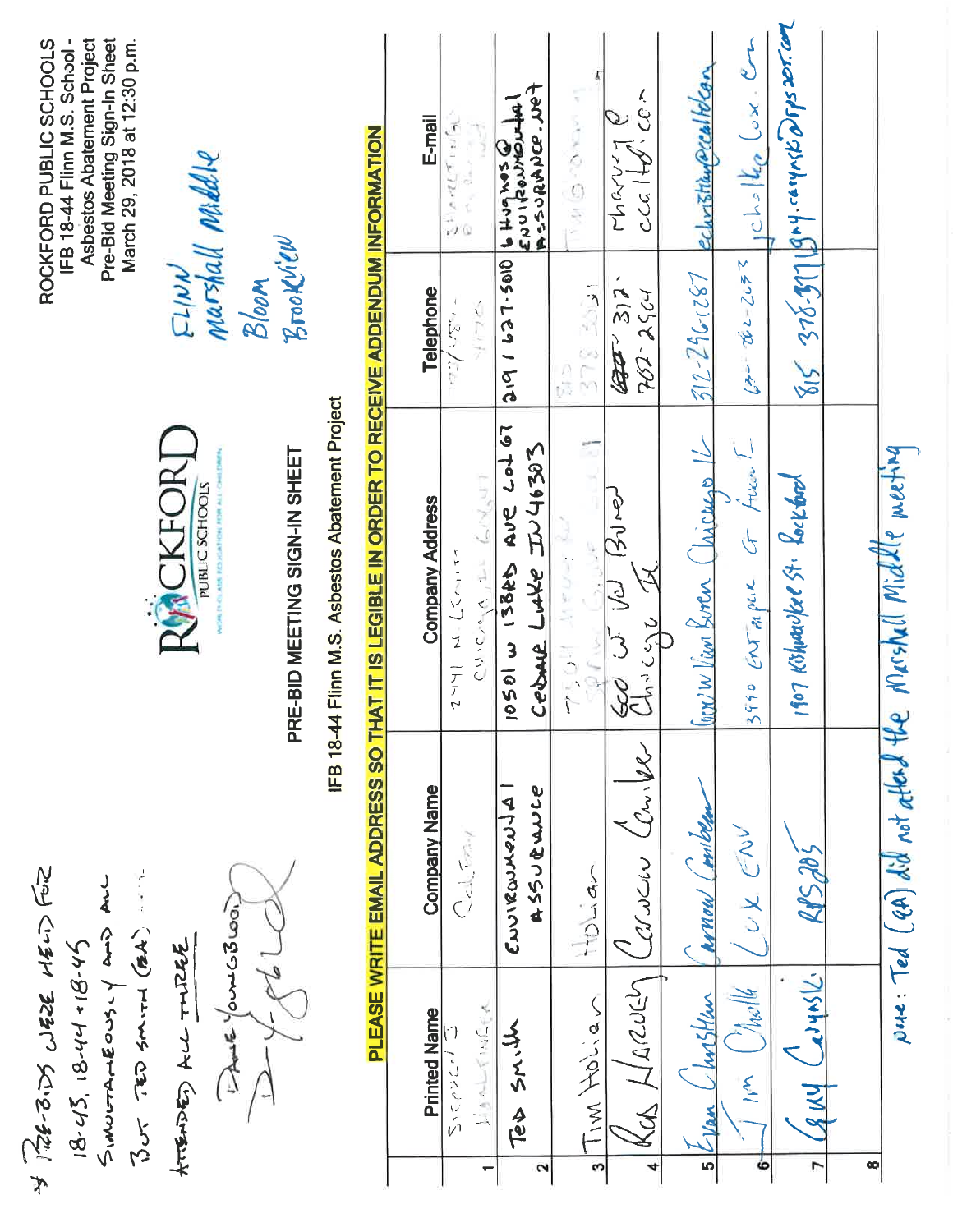WSEE NOTE ON B.44



IFB 18-43 Bloom & Brookview Schools

ROCKFORD PUBLIC SCHOOLS

Windows - Asbestos Abatement Project<br>Pre-Bid Meeting Sign-In Sheet<br>March 29, 2018 at 12:30 p.m.

# PRE-BID MEETING SIGN-IN SHEET

IFB 18-43 Bloom & Brookview Schools Windows - Asbestos Abatement Project

 $E$ -mail PLEASE WRITE EMAIL ADDRESS SO THAT IT IS LEGIBLE IN ORDER TO RECEIVE ADDENDUM INFORMATION Telephone **Company Address Company Name Printed Name**  $\mathbf{\Omega}$  $\infty$ <u>In</u>  $\circ$  $\overline{a}$  $\infty$ 4 ÷